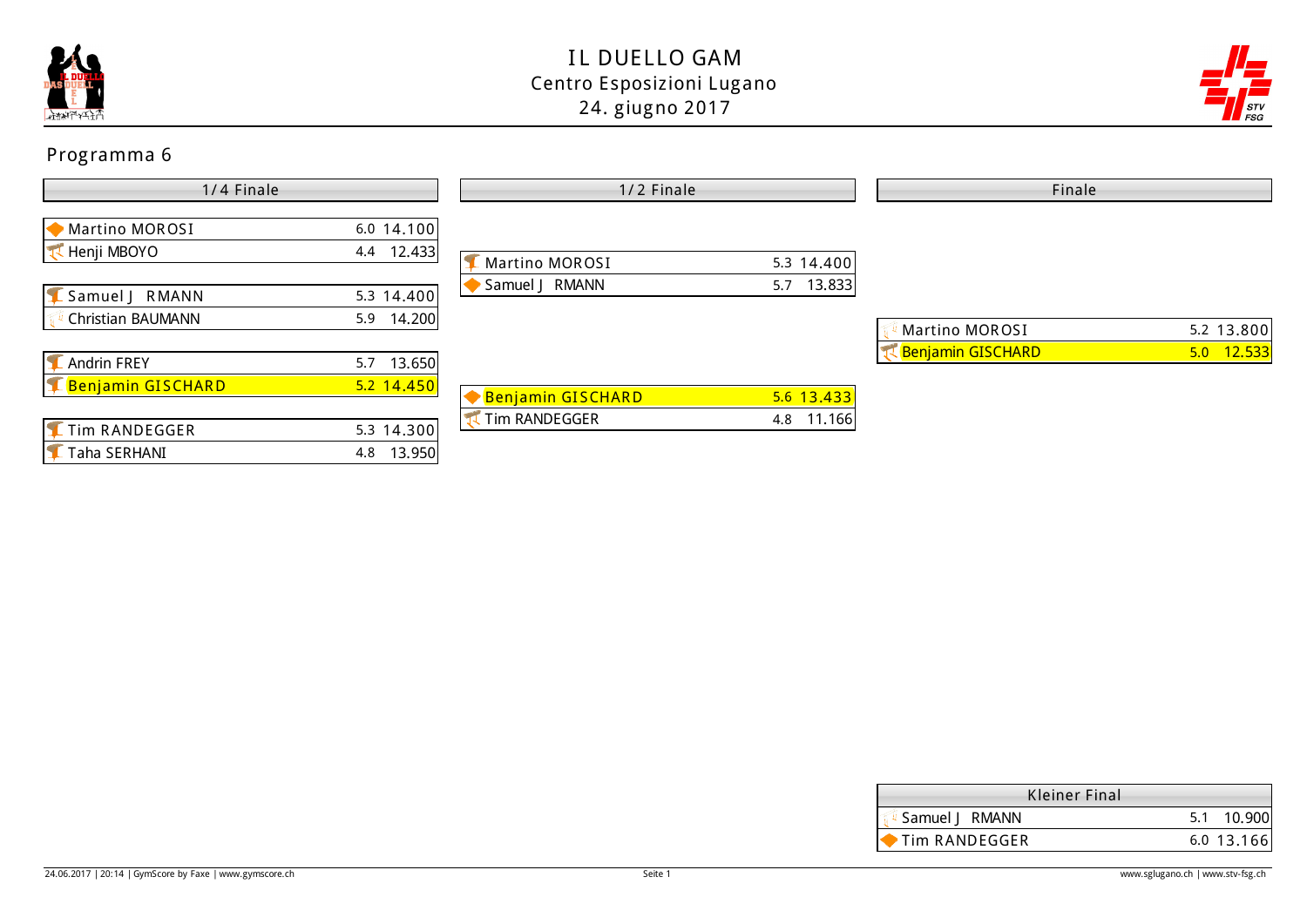



# Programma 6 - Quali

| 1/8 Finale          |               |  |  |  |  |
|---------------------|---------------|--|--|--|--|
|                     |               |  |  |  |  |
| Martino MOROSI      | 4.8 13.650    |  |  |  |  |
| <b>Ian RAUBAL</b>   | 8.300<br>3.6  |  |  |  |  |
|                     |               |  |  |  |  |
| Dominic TAMSEL      | 12.533<br>4.0 |  |  |  |  |
| Samuel   RMANN      | 4.8 12.700    |  |  |  |  |
|                     |               |  |  |  |  |
| Kristijan GOJ KOVIC | 12.050<br>4.4 |  |  |  |  |
| Andrin FREY         | 4.8 14.200    |  |  |  |  |
|                     |               |  |  |  |  |
| Tim RANDEGGER       | 4.8 13.900    |  |  |  |  |
| Davide BIERI        | 4.6<br>11.600 |  |  |  |  |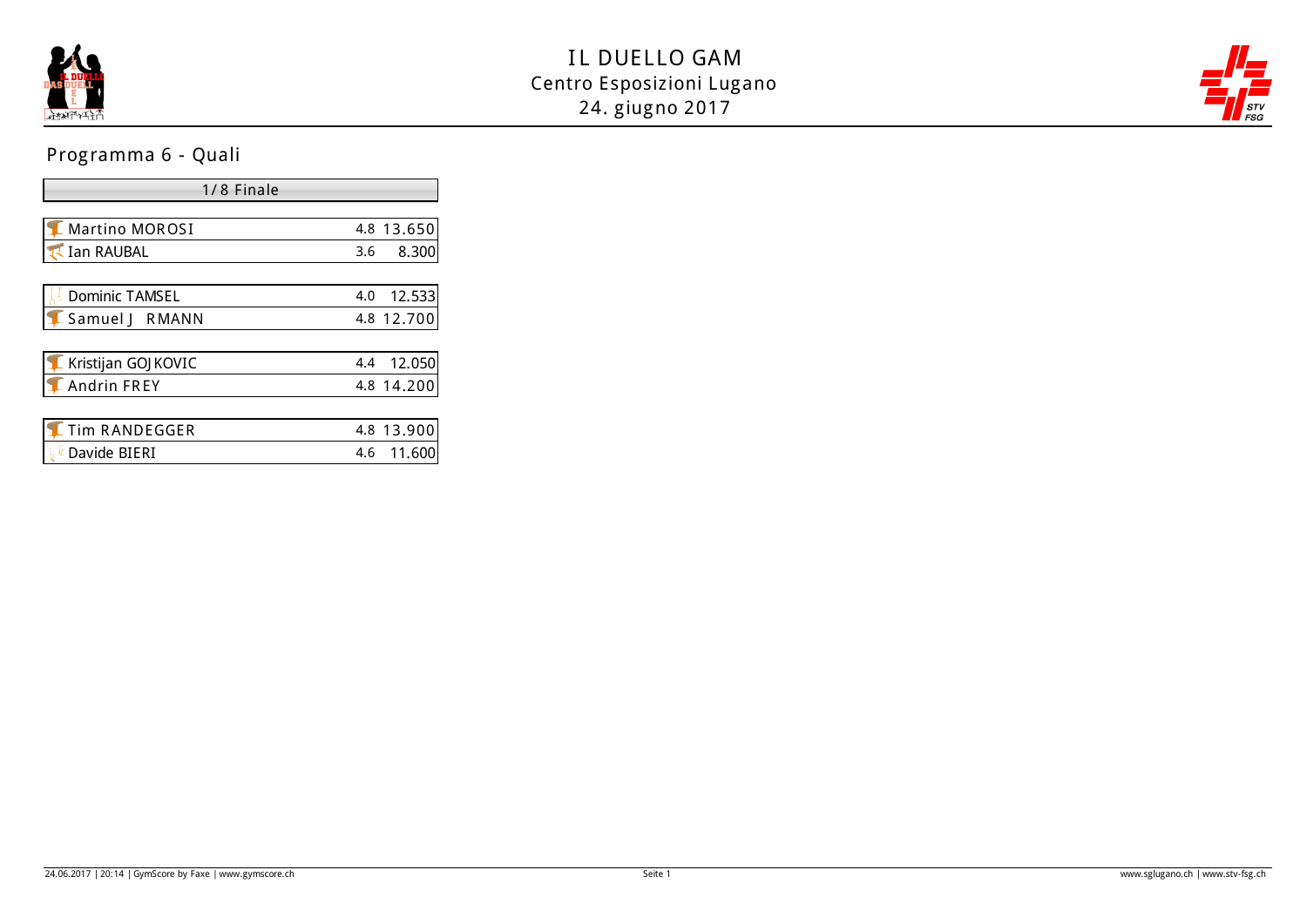



| 1/8 Finale                                                       |                                                          | 1/4 Finale                     |                            | 1/2 Finale        |              | Finale            |            |
|------------------------------------------------------------------|----------------------------------------------------------|--------------------------------|----------------------------|-------------------|--------------|-------------------|------------|
| Pietro RIVA<br><b>Alessandro SIGNORONI</b>                       | $5.0$ 13.950<br>$5.9$ 12.900                             | Pietro RIVA<br>David BONT      | 7.6 13.700<br>7.9 15.200   |                   |              |                   |            |
| <b>Benjamin PFYFFER</b><br>David BONT                            | 5.7 11.433<br>$7.7$ 15.200                               |                                |                            | David BONT        | 5.1 11.833   |                   |            |
| Marc HEIDELBERGER<br>Kevin KUHNI                                 | $6.6$ 13.133<br>$6.3$ 11.733                             | Marc HEIDELBERGER              | 5.9 14.750                 | Marc HEIDELBERGER | 9.6 $17.400$ |                   |            |
| Andri STACHER<br>Florian LANGENEGGER 6.3 13.566                  | 4.9 11.400                                               | Florian LANGENEGGER            | 5.5 12.266                 |                   |              | Marc HEIDELBERGER | 5.0 13.533 |
| Linus ROHNER<br>Luca GIUBELLINI                                  | 8.6 15.766<br>$9.2$ 14.933                               | Linus ROHNER                   | 6.4 14.400                 |                   |              | Luca BOTTARELLI   | 5.0 13.950 |
| Elia HASLER<br><b>E</b> Timothy ROSSETTI                         | $6.0$ 13.266<br>$5.0$ 13.950                             | Timothy ROSSETTI               | 7.6 14.533                 | Timothy ROSSETTI  | $9.0$ 15.400 |                   |            |
| Janic MEIER<br>Luca MURABITO<br>Sonam B- WANG<br>Luca BOTTARELLI | 7.6 $15.100$<br>$6.5$ 13.166<br>8.5 14.700<br>7.6 15.533 | Janic MEIER<br>Luca BOTTARELLI | 9.566<br>4.4<br>6.4 12.900 | Luca BOTTARELLI   | 8.9 16.900   |                   |            |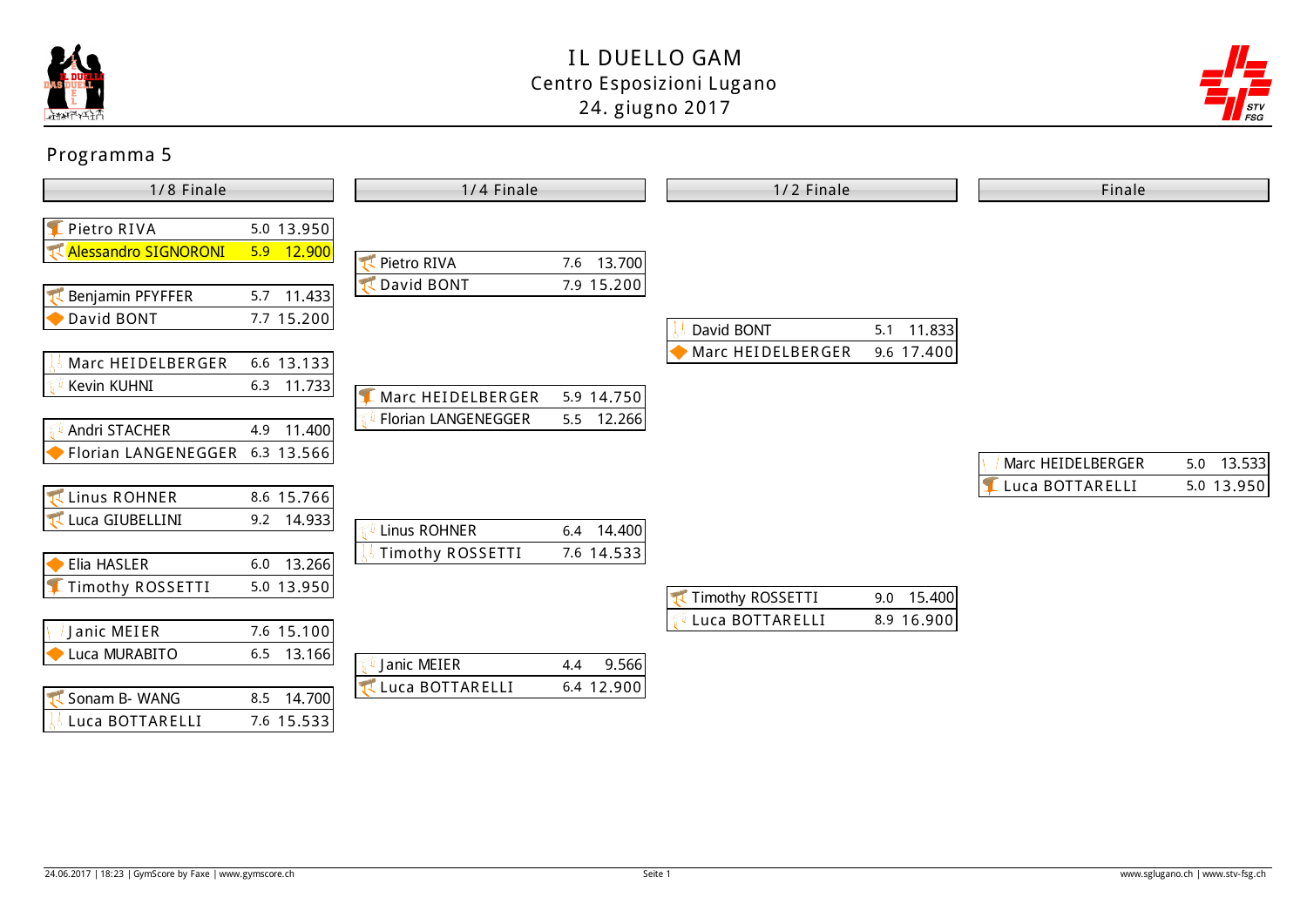



| 1/8 Finale                                                                                       | 1/4 Finale                                                      | 1/2 Finale                                                  | Finale                            |  |
|--------------------------------------------------------------------------------------------------|-----------------------------------------------------------------|-------------------------------------------------------------|-----------------------------------|--|
| 4.0 $12.533$<br>Mirco RIVA<br>Timothy B RTSCHI<br>4.5 11.033                                     | <b>K</b> Mirco RIVA<br>5.3 13.433                               |                                                             |                                   |  |
| <b>X</b> Yanik SULC<br>4.0 10.933<br><b>TADA STAUBITZER</b><br>4.8 12.733                        | 4.5 13.033<br><b>Ian STAUBITZER</b>                             | Mirco RIVA<br>4.5 13.133                                    |                                   |  |
| <b>Silas FRICKER</b><br>4.0 12.700<br><b>Aurel WANNER</b><br>4.5 12.800                          | Aurel WANNER<br>$3.8$ 12.533                                    | Gianluca HARTMANN<br>5.0 12.900                             |                                   |  |
| <b>Cianluca HARTMANN</b><br>4.8 13.700<br>Corentin CAILLAUD<br>4.5 13.200                        | Gianluca HARTMANN<br>4.5 $13.250$                               |                                                             | 4.5 13.100<br>Mirco RIVA          |  |
| L Janis AEGERTER<br>4.5 $13.650$<br><b>T</b> Paul PEYER<br>5.3 $13.600$                          | Janis AEGERTER<br>4.5 12.466                                    |                                                             | Nicolo SCORNAIENGHI<br>4.0 12.500 |  |
| 4.5 12.766<br>Brenno DELLA SANTA<br>Nicolo SCORNAIENGHI 4.5 13.766                               | Nicolo SCORNAIENGHI 5.3 13.833                                  | Nicolo SCORNAIENGHI 5.0 14.133<br>Beda KOBLER<br>4.8 13.066 |                                   |  |
| Lukas ULRICH<br>4.8 11.166<br>4.5 12.350<br><b>Beda KOBLER</b><br>Toni DE CASTRO AQUIN@.5 13.300 | $5.0$ 13.600<br>Beda KOBLER<br>Toni DE CASTRO AQUINO 4.0 11.733 |                                                             |                                   |  |
| Silas DITTMANN<br>4.5 13.250                                                                     |                                                                 |                                                             |                                   |  |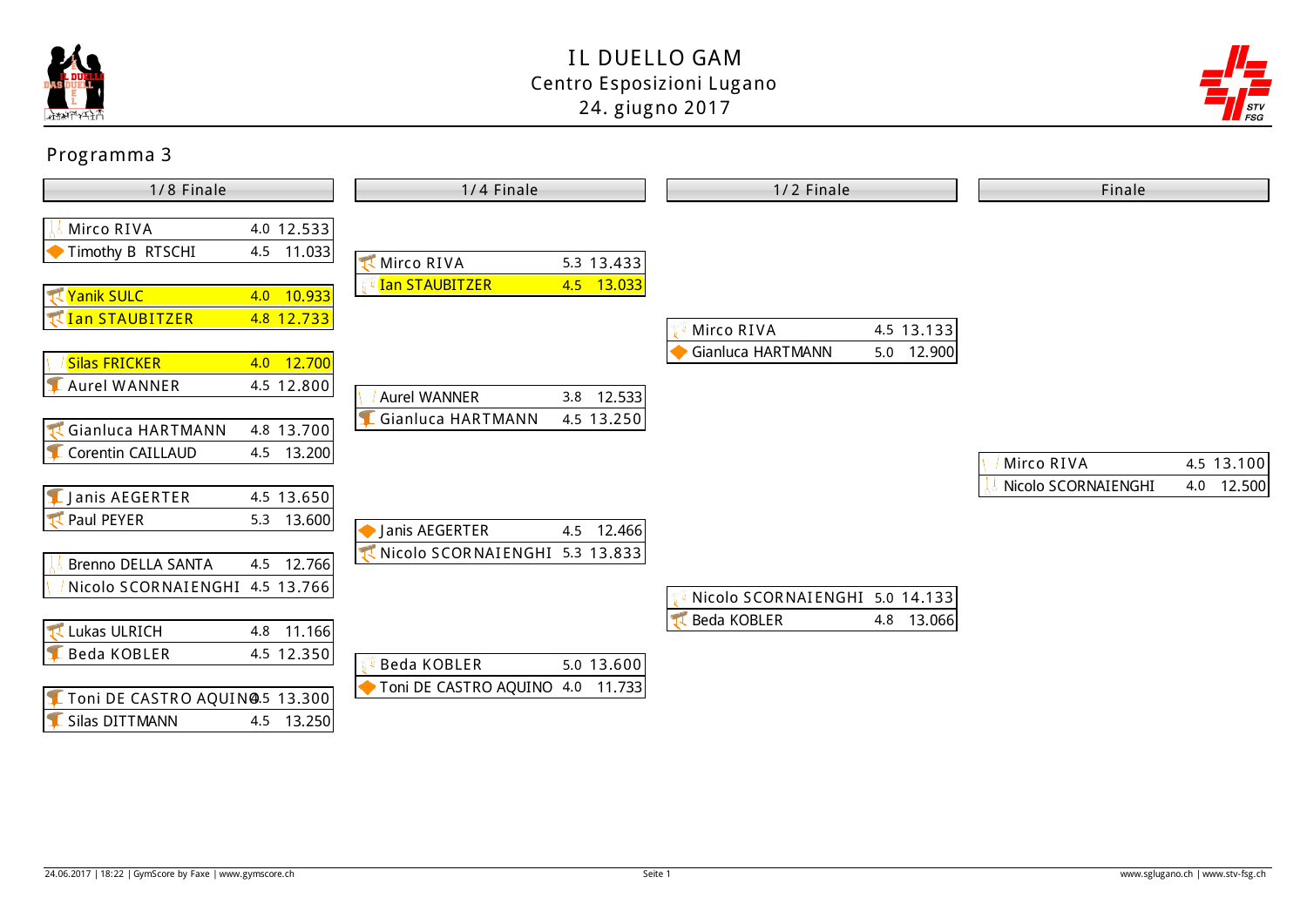



| 1/8 Finale                    |                            | 1/4 Finale                                | 1/2 Finale                       | Finale                       |
|-------------------------------|----------------------------|-------------------------------------------|----------------------------------|------------------------------|
| Elia SCHAER<br>Florian KELLER | 4.5 $13.500$<br>4.5 12.400 | 4.5 13.933<br>Elia SCHAER                 |                                  |                              |
| Samuel FURTER                 | 5.0 14.200                 | 4.5 13.900<br>Samuel FURTER               |                                  |                              |
| L Timi B- HLMANN              | 5.0 13.200                 |                                           | <b>Elia SCHAER</b><br>4.5 13.333 |                              |
| Alexander DRESSI              | 4.0 12.700                 |                                           | Sam-Maximilian WIBAWA 3.5 12.600 |                              |
| Nico OBERHOLZER               | 4.5 13.100                 | Nico OBERHOLZER<br>4.0 12.966             |                                  |                              |
| Sam-Maximilian WIBAW45 13.666 |                            | Sam-Maximilian WIBAW <sub>30</sub> 14.400 |                                  |                              |
| Colin Jaden SCHMID            | 4.0 11.633                 |                                           |                                  | Elia SCHAER<br>5.0 14.333    |
| Damian BALMER                 | 4.5 12.466                 |                                           |                                  | Damiano PONZIO<br>4.5 13.800 |
| Marvin HEINIMANN              | 5.0 13.733                 | 4.0 13.200<br>Marvin HEINIMANN            |                                  |                              |
| Lean SELLAN                   | 4.0 12.733                 | Damiano PONZIO<br>4.8 14.133              |                                  |                              |
| Damiano PONZIO                | 4.0 13.500                 |                                           | Damiano PONZIO<br>4.5 13.533     |                              |
| <b>E</b> Timon ERB            | $5.0$ 14.000               |                                           | <b>Timon ERB</b><br>4.3 13.366   |                              |
| Claudio ALTORFER              | 3.5 11.566                 | Timon ERB<br>$5.0$ 13.666                 |                                  |                              |
| Filippo DE NARDIS             | 3.5 12.400                 | Naod FIKADU<br>4.0 12.833                 |                                  |                              |
| Naod FIKADU                   | 4.0 13.066                 |                                           |                                  |                              |